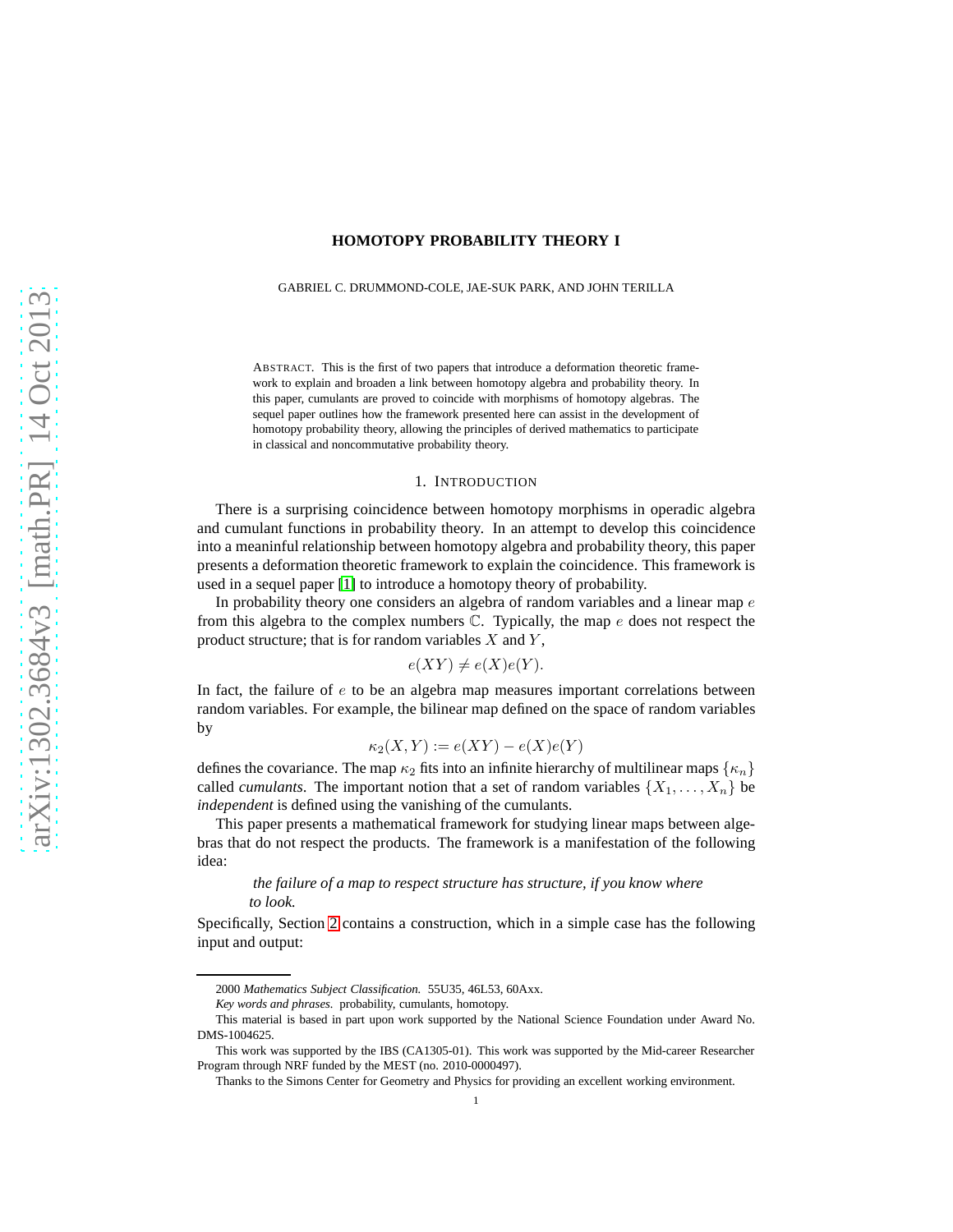#### **Input:**

- chain complexes  $C = (V, d)$  and  $C' = (V', d')$
- degree zero bilinear maps  $V \times V \to V$  and  $V' \times V' \to V'$
- a chain map  $f: C \to C'$

#### **Output:**

• a sequence of degree zero multilnear maps  $\{f_n : V^{\times n} \to V'\}_{n=1}^{\infty}$ .

For the input, the differentials and the chain map are not assumed to have any compatibility with the bilinear maps. The sequence of maps  ${f_n}$  in the output constitute an  $A_{\infty}$ algebra morphism between two  $A_{\infty}$  algebras which arise during the construction.

A probability space provides an example of the input data for the construction. The chain complexes C and C' are, respectively,  $(V, 0)$  and  $(\mathbb{C}, 0)$ , the space of random variables and the complex numbers both with zero differential. The bilinear maps are given by the products of random variables and complex numbers. The chain map  $C \to C'$  is the expectation  $e : V \to \mathbb{C}$ . Thus, the construction can be applied producing an  $A_{\infty}$  morphism

$$
\{e_n: V^n \to \mathbb{C}\}_{n=1}^{\infty}
$$

as output. The main result of this paper is that this  $A_{\infty}$  morphism coincides with the Boolean cumulants (see Definition [7](#page-5-0) and Remark [3\)](#page-5-1):  $\kappa_n = e_n$  for all n.

The paper proceeds as follows. Section [2](#page-1-0) contains the details of the construction of the output  $A_{\infty}$  morphism. While  $A_{\infty}$  structures have been studied in topology since the middle of the last century [\[7\]](#page-8-1), Section [2](#page-1-0) also includes a brief overview of  $A_{\infty}$  algebras and morphisms. This may be helpful to readers unfamiliar with  $A_{\infty}$  structures, and it also highlights the notion of equivalence in their moduli spaces, which is an important tool in our approach. Section [3](#page-5-2) contains the definition of the cumulants and the main proposition. There is nothing novel in the proof of the main proposition, which is a formal verification. The novelty is the statement, which connects the two previously unlinked concepts of homotopy morphisms and cumulants.

<span id="page-1-0"></span>The authors would like to thank Tyler Bryson, Joseph Hirsh, Tom LeGatta, and Bruno Vallette for many helpful discussions.

### 2.  $A_{\infty}$  ALGEBRAS AND MORPHISMS

The book [\[3\]](#page-8-2) is good reference for  $A_{\infty}$  algebras.

2.1. **Definitions.** Let V be a graded vector space. Let  $V^{\otimes n}$  denote the *n*th tensor power of V and  $TV = \bigoplus_{n=1}^{\infty} V^{\otimes n}$ . As a direct sum, linear maps from TV to a vector space W correspond to collections of linear maps  ${V^{\otimes n} \to W}_{n=1}^{\infty}$ . Also, TV is a coalgebra, free in a certain sense, so that coalgebra maps from a coalgebra  $C$  to  $TV$  correspond to linear maps  $C \to V$ . This freeness also implies that coderivations from a coalgebra C to TV correspond to linear maps  $C \rightarrow V$ . All these correspondences are one-to-one: any linear map  $C \to V$  can be lifted uniquely to a coderivation  $C \to TV$ , or lifted uniquely to a coalgebra map  $C \to TV$ .

**Definition 1.** An  $A_{\infty}$  algebra is a pair  $(V, D)$  where V is a graded vector space and D :  $TV \to TV$  is a degree one<sup>[1](#page-1-1)</sup> coderivation satisfying  $D^2 = 0$ . An  $A_{\infty}$  *morphism* between two  $A_{\infty}$  algebras  $(V, D)$  and  $(V', D')$  is a differential coalgebra map  $F : (TV, D) \rightarrow$  $(TV', D')$ . In other words, an  $A_{\infty}$  map from  $(V, D)$  to  $(V', D')$  is a degree zero coalgebra map  $F: TV \rightarrow TV'$  satisfying  $FD = D'F$ .

<span id="page-1-1"></span><sup>&</sup>lt;sup>1</sup>Readers familiar with  $A_{\infty}$  algebras will be aware that the definition of an  $A_{\infty}$  algebra usually involves a shift of degree, but no degree shift is used in this paper.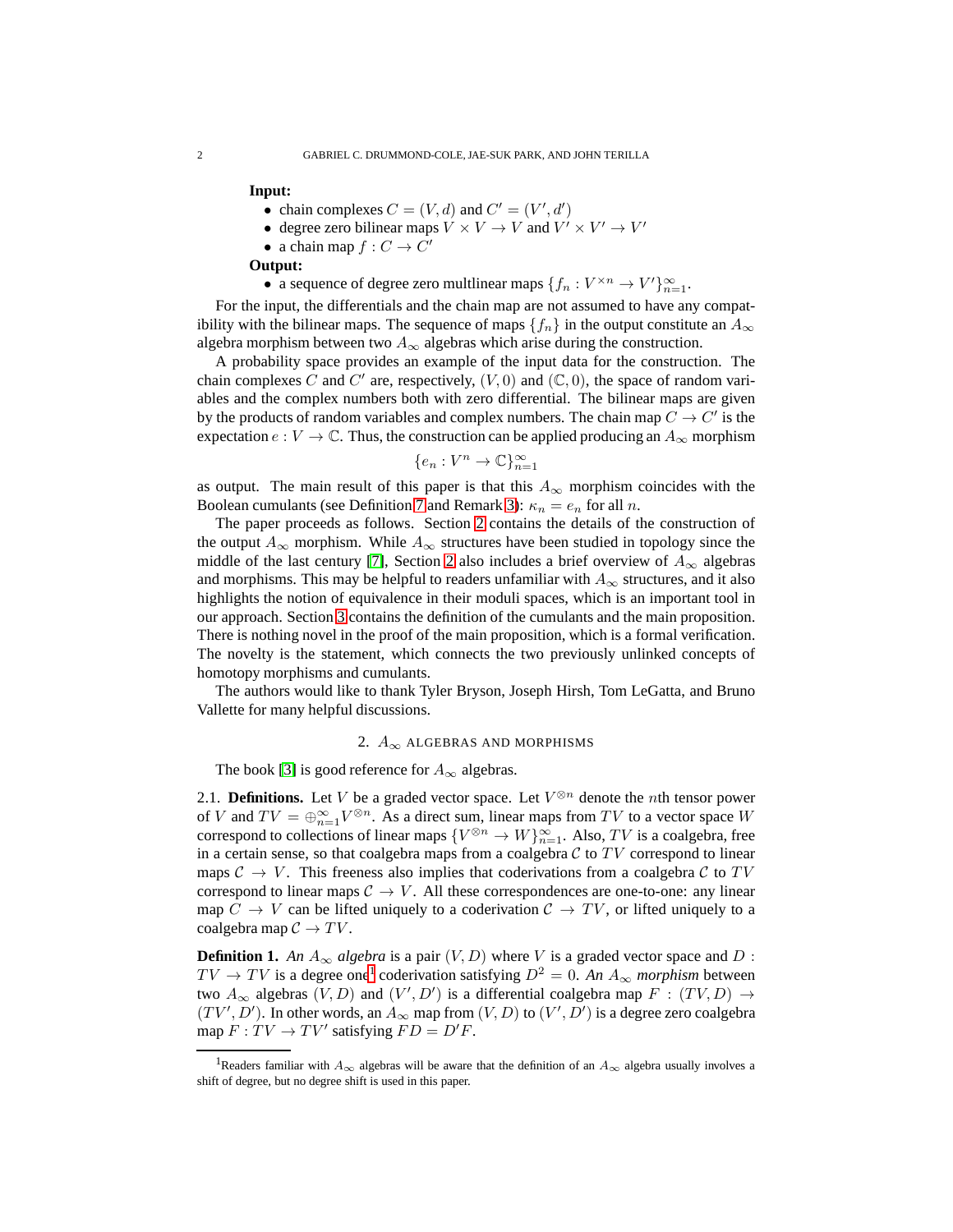<span id="page-2-0"></span>The identification

(1) 
$$
\operatorname{Coder}(TV, TV) \simeq \prod_{n=1}^{\infty} \hom(V^{\otimes n}, V)
$$

can be used to give the data of an  $A_{\infty}$  algebra. That is, a coderivation  $D: TV \rightarrow TV$ can be given by a sequence  $\{d_n\}$  of degree one linear maps  $d_n: V^{\otimes n} \to V$  on the graded vector space V. The condition that  $D^2 = 0$  implies an infinite number of relations satisfied by various compositions among the  $\{d_n\}$ . Likewise, the identification

<span id="page-2-1"></span>(2) 
$$
\mathrm{Coalg}(TV, TV') \simeq \prod_{n=1}^{\infty} \mathrm{hom}(V^{\otimes n}, V')
$$

can be used to give the data of an  $A_{\infty}$  morphism between  $(V, D)$  and  $(V', D')$ . That is, a coalgebra map  $F: TV \to TV'$  can be given by a sequence  $\{f_n\}$  of degree zero maps  $f_n: V^{\otimes} \to V'$ . The condition that  $FD = D'F$  encodes an infinite number of relations among the  $\{f_n\}$ , the  $\{d_n\}$  and the  $\{d_n'\}$ . So, the identifications in Equations [\(1\)](#page-2-0) and [\(2\)](#page-2-1) provide two equivalent ways of describing  $A_{\infty}$  algebras and morphisms and it is convenient to move between the two ways since certain notions or computations are easier to describe in one or the the other description of the equivalent data. For example, it is straightforward to compose two differential coalgebra maps  $F : (TV, D) \rightarrow (TV', D')$ and  $G : (TV', D') \rightarrow (TV'', D'')$  as  $GF : (TV, D) \rightarrow (TV'', D'')$  and thus define the composition of  $A_{\infty}$  morphisms, but it is more involved to express the components  $(gf)_n: V^{\otimes n} \to V''$  in terms of the  $f_k: V^{\otimes k} \to V'$  and  $g_m: V'^{\otimes m} \to V''$ .

Note that  $A_{\infty}$  structures can be transported via isomorphisms. In particular, if  $(V, D)$  is an  $A_{\infty}$  algebra and  $G: TV \rightarrow TW$  is any degree zero coalgebra isomorphism, then for

$$
D^G := G^{-1}DG,
$$

the pair  $(W, D^G)$  is again an  $A_{\infty}$  algebra.

Morphisms can be transported as well. If F is an  $A_{\infty}$  morphism between  $(V, D)$  and  $(V', D')$  and  $G: TV \rightarrow TW$  and  $H: TV' \rightarrow TW'$  are coalgebra isomorphisms, then

$$
F^{G,H}:=H^{-1}FG
$$

is an  $A_{\infty}$  morphism between the  $A_{\infty}$  algebras with the transported structures  $(W, D^G)$  and  $(W', (D')^H)$ .

**Definition 2.** Two  $A_{\infty}$  algebras  $(V, D)$  and  $(V', D')$  are *equivalent* if there exists a coalgebra isomorphism  $G: TV \to TV'$  so that  $D' = D^G$ .

2.2. **Spaces of**  $A_{\infty}$  **algebras.** Consider an  $A_{\infty}$  algebra  $(V, D)$ . The condition that D has degree one and that  $D^2 = 0$  imply that the first component  $d_1 : V \to V$  of D has degree one and satisfies  $d_1 \circ d_1 = 0$ . So, the pair  $(V, d_1)$  is a chain complex. Often it is appropriate to view the chain complex  $(V, d_1)$  as a fundamental object and to consider the remaining components  $d_2, d_3, \ldots$  of D as structure on the chain complex  $(V, d_1)$ .

**Definition 3.** Let  $C = (V, d)$  be a chain complex. An  $A_{\infty}$  *structure on* C is an  $A_{\infty}$  algebra  $(V, D)$  with  $d_1 = d$ . Let  $\mathcal{M}_C$  denote the set of  $A_\infty$  structures on C.

<span id="page-2-2"></span>**Definition 4.** Let  $C = (V, d)$  be a chain complex. The *gauge group*  $\mathcal{G}_C$  is the subgroup of  $GL(TV)$  consisting of degree zero coalgebra automorphisms with first component id:  $V \rightarrow V$ . The gauge group  $\mathcal{G}_C$  acts, on the right, by conjugation on  $\mathcal{M}_C$ :

$$
D\cdot G=D^G.
$$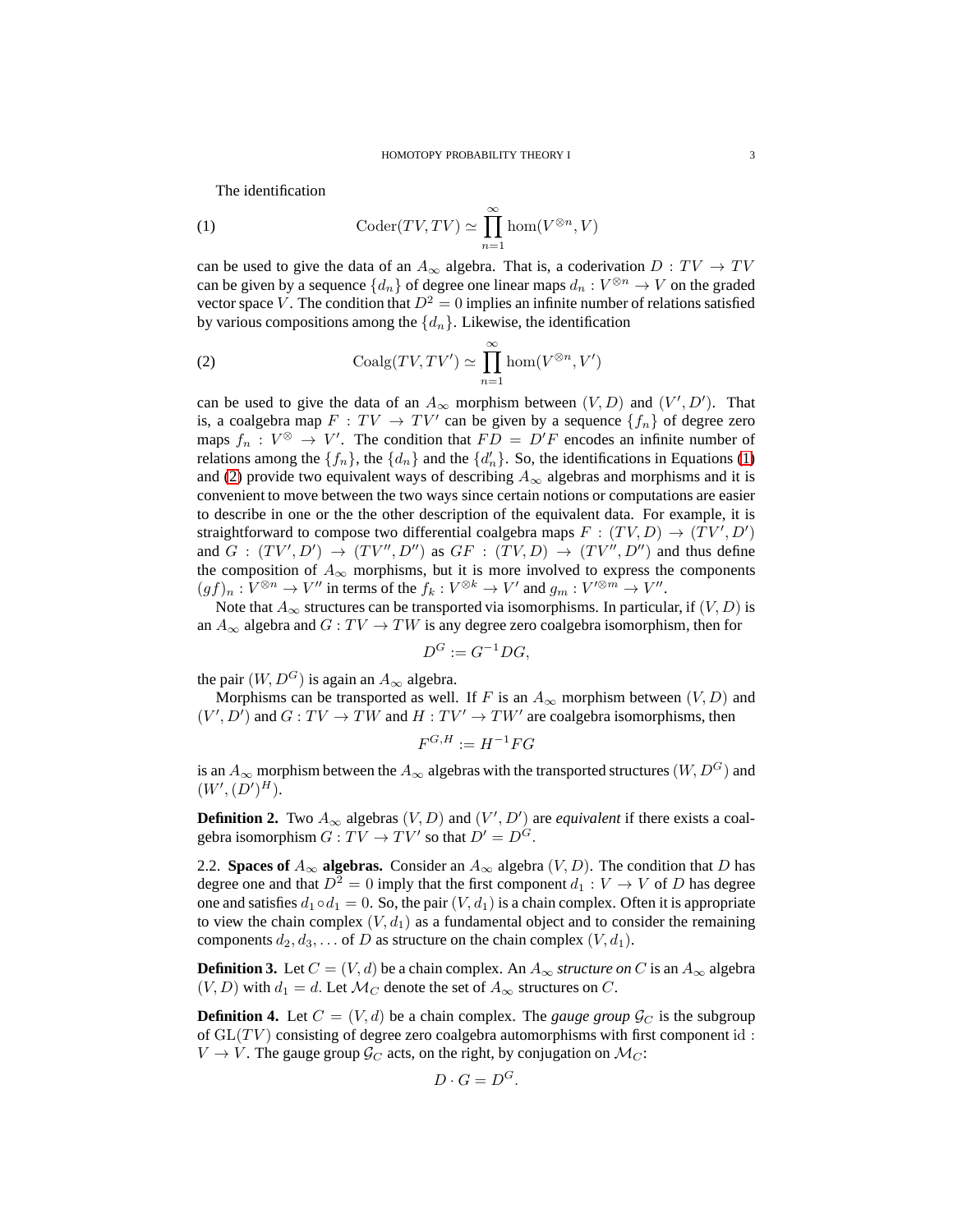<span id="page-3-0"></span>2.3. **The gauge group**  $\mathcal{G}_C$ . The *gauge group*  $\mathcal{G}_C$  as defined in Definition [4](#page-2-2) is a Lie subgroup of  $GL(TV)$ . The Lie algebra of  $\mathcal{G}_C$  is the Lie subalgebra of  $gl(TV)$  consisting of all degree zero coderivations  $TV \to TV$  with first component  $0: V \to V$ . This Lie subalgebra can be identified via Equation [\(1\)](#page-2-0) with the vector space of degree zero maps  $\prod_{k=2}^{\infty}$  hom $(V^{\otimes k}, V)$ . Any map  $a: V^{\otimes k} \to V$  with  $k > 1$  can be lifted to a coderivation  $\overline{A}$  :  $\overline{T}V \to \overline{T}V$  and then exponentiated to obtain a gauge group element  $\mathbf{a} \in \mathcal{M}_C$  where

$$
\mathbf{a} = \exp(A) := \mathrm{id} + A + \frac{A^2}{2!} + \frac{A^3}{3!} + \cdots
$$

The orbits of the one parameter subgroup  $t \mapsto \exp(tA)$  of the gauge group  $\mathcal{G}_C$  are curves in the space  $\mathcal{M}_C$ . Each of these curves connects an  $A_\infty$  structure D at  $t = 0$  to an equivalent  $A_{\infty}$  structure  $D^{\mathbf{a}}$  at  $t = 1$ .



FIGURE 1. A picture of the family of  $A_{\infty}$  structures  $\mathcal{M}_C$  on a chain complex  $C = (V, d)$  as a subset of hom $(TV, TV)$ . There is a basepoint  $D: TV \rightarrow TV$  which is the lift of  $d: V \rightarrow V$  as a coderivation the basepoint corresponds to  $C$  itself with zero additional structure. The path is part of the orbit of the one parameter subgroup of the gauge group passing through the basepoint D at  $t = 0$  and an equivalent  $A_{\infty}$  structure  $D^{\mathbf{a}}: TV \to TV$  at  $t = 1$ .

*Remark* 1*.* In classical deformation theory, equivalent structures are identified to form a quotient moduli set. Rather than identifying equivalent structures, a simplicial moduli space can be constructed. The points of the simplicial moduli space consist of all structures. The paths in the simplicial moduli space consist of equivalences between structures. Higher dimensional parts correspond to equivalences between equivalences. This paper involves  $A_{\infty}$  structures which are equivalent to trivial  $A_{\infty}$  structures. In order to see the application to probability theory, gauge equivalent structures should not be identified, so the relevant moduli space is the simplicial moduli space.

2.4. **Spaces of**  $A_{\infty}$  **morphisms.** Consider an  $A_{\infty}$  morphism  $F : TV \rightarrow TV'$  between  $A_{\infty}$  algebras  $(V, D)$  and  $(V', D')$ . The conditions that F has degree zero and that  $FD =$  $D'F$  imply that the first component  $f_1: V \to V'$  has degree zero and satisfies  $f_1d_1 =$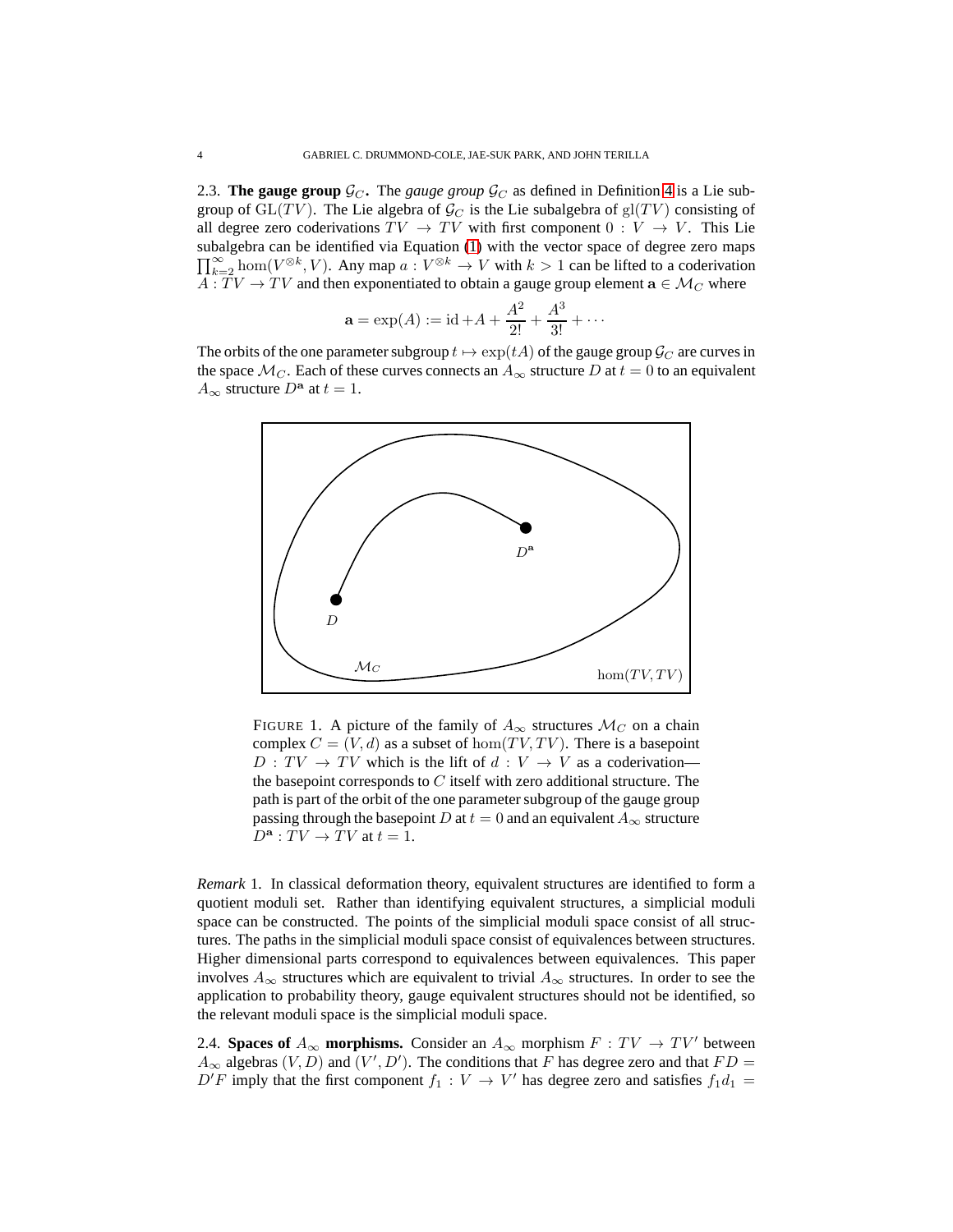

FIGURE 2. The picture for morphisms equivalent to chain maps is similar to that of structures equivalent to chain complexes.

 $d'_1 f_1$ . Thus  $f_1 : (V, d_1) \to (V', d'_1)$  is a chain map. Here, the chain map  $f_1 : (V, d_1) \to$  $(V', d'_1)$  is viewed as a fundamental object and the remaining components  $f_2, f_3, \ldots$  of F are viewed as a structure on the chain map  $f_1$ .

**Definition 5.** Let  $C = (V, d)$  and  $C' = (V', d')$  be chain complexes and let  $f : C \to C'$ be a chain map. An  $A_{\infty}$  *morphism on* f is an  $A_{\infty}$  morphism  $F : (TV, D) \rightarrow (TV, D')$ between two  $A_{\infty}$  structures on C and C' with  $f_1 = f$ . Let

$$
\mathcal{M}_f \subset \hom(TV, TV) \times \hom(TV, TV') \times \hom(TV', TV')
$$

be the set of  $A_{\infty}$  morphisms on f between  $A_{\infty}$  structures on C and C'. That is, a triple  $(D, F, D') \in \mathcal{M}_f$  consists of degree one, square zero coderivations  $D: TV \rightarrow TV$ and  $D'$ :  $TV' \rightarrow TV'$  with  $d_1 = d$  and  $d'_1 = d'$  and a degree zero coalgebra map  $F: TV \rightarrow TV'$  satisfying  $FD = D'F$  with  $f_1 = f$ .

The product of gauge groups  $\mathcal{G}_{C} \times \mathcal{G}_{C'}$  acts, on the right, on  $\mathcal{M}_f$  by

$$
(D, F, D') \cdot (G, H) := (D^G, F^{H, G}, (D')^H).
$$

*Remark* 2*.* A seemingly trivial situation will be important in the next section. An ungraded vector space V can be considered a chain complex  $C = (V, 0)$  by setting the degree of every element of V to be zero and setting the differential  $d = 0$ . The gauge group  $\mathcal{G}_C$ acts trivially on  $\mathcal{M}_C$  when  $d = 0$  since  $G^{-1}0G = 0$  for any  $G \in \mathcal{M}_C$ . Any linear map  $f: V \to V'$  between vector spaces V and V' is a chain map between  $C = (V, 0)$  and  $C' = (V', 0)$  when V and V' are regarded as chain complexes with zero differentials. If  $a: V^{\otimes k} \to V$  and  $a': V^{\otimes m} \to V'$ , then  $a, a'$  can be lifted to coderivations A, A' and exponentiated to obtain coalgebra automorphisms  $\mathbf{a} \in \mathcal{G}_C$  and  $\mathbf{a}' \in \mathcal{G}_{C'}$ . The  $A_{\infty}$ structures  $D^{\mathbf{a}}$  and  $D'^{\mathbf{a}'}$  on C and C' are identically zero, but the morphism  $F^{\mathbf{a},\mathbf{a}'} : TV \rightarrow$  $TV'$  is typically nonzero. That is,  $F^{{\bf a},{\bf a}'}$  is a nonzero  $A_\infty$  morphism between two zero  $A_\infty$ structures.

For example, a straightforward computation in the simple case that  $a: V^{\otimes 2} \to V$ and  $a' : V'^{\otimes 2} \to V$  reveals the first two structure morphisms  $f_1^{\mathbf{a}, \mathbf{a}'}$  $i^{\mathbf{a},\mathbf{a}'}$  :  $V \rightarrow V'$  and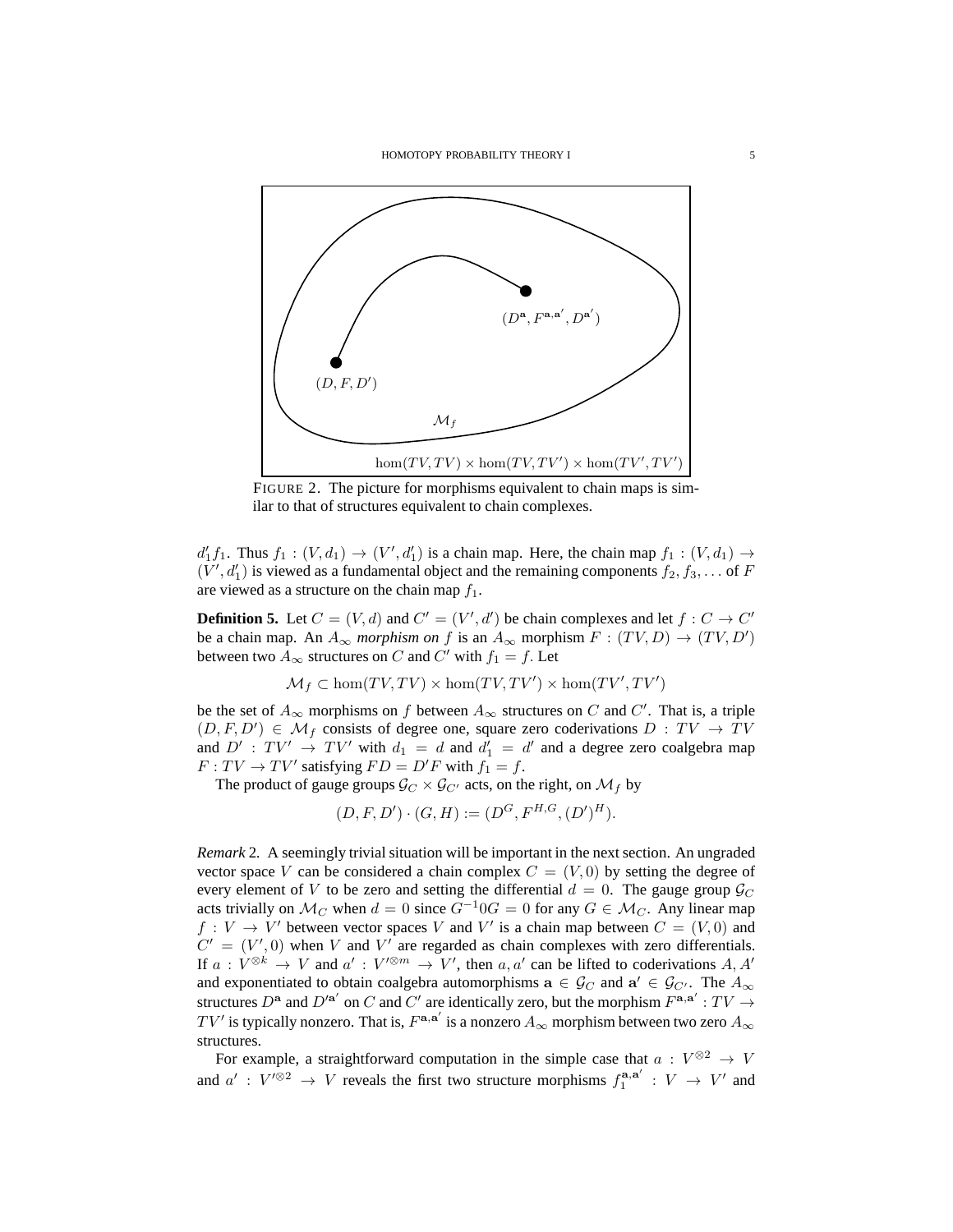$f_2^{{\bf a}, {\bf a}'}$  $2^{(a,a')} : V^{\otimes 2} \to V'$  to be the maps defined by

$$
f_1^{\mathbf{a},\mathbf{a}'}(X) = f(X)
$$
  

$$
f_2^{\mathbf{a},\mathbf{a}'}(X_1,X_2) = f(a(X_1,X_2)) - a'(f(X_1),f(X_2)).
$$

#### 3. PROBABILITY SPACES AND CUMULANTS

<span id="page-5-2"></span>3.1. **Probability spaces.** One modern approach to probability theory (see, for example, [\[8\]](#page-8-3)) begins with the following definition:

**Definition 6.** A *probability space* is a triple  $(V, e, a)$  where V is a complex vector space,  $e: V \to \mathbb{C}$  is a linear function, and  $a: V \times V \to V$  is an associative bilinear product. Elements of V are called *random variables* and the number e(X) is called *the expected value* of the random variable  $X \in V$ . The notation  $X_1 X_2$  is used for  $a(X_1, X_2)$ . Multiplication of complex numbers is denoted by a'. For  $n > 1$ , the notation  $\alpha_n$  (and  $\alpha'_n$ ) is used for the linear maps  $V^{\otimes n} \to V$  (and  $\mathbb{C}^{\otimes n} \to \mathbb{C}$ ) obtained by repeated multiplication; for  $n = 1$ ,  $\alpha_1 = \text{id}_V$  (and  $\alpha'_1 = \text{id}_\mathbb{C}$ ). The expectation values of products  $e(X_1 \cdots X_n)$  are called *joint moments*.

The product on  $V$  is not assumed to be commutative. Elements of  $V$  are sometimes called *observables* when the product is not commutative, but here no special terminology is used to distinguish between commutative and noncommutative probability spaces.

#### 3.2. **Cumulants.**

<span id="page-5-0"></span>**Definition 7.** Let  $(V, e, a)$  be a probability space. The *nth cumulant* of  $(V, e, a)$  is the linear map  $\kappa_n : V^{\otimes n} \to \mathbb{C}$  defined recursively by the following equation:

<span id="page-5-3"></span>(3) 
$$
e \circ \alpha_n = \sum_{k=1}^n \alpha'_k \circ \left( \sum_P \bigotimes_{j=1}^k \kappa_{n_j} \right)
$$

where P ranges over all ordered partitions  $P = (n_1, \ldots, n_k)$  with  $\sum$ k  $j=1$  $n_j = n$ .

<span id="page-5-1"></span>*Remark* 3*.* The cumulants defined above have been called *Boolean cumulants*[\[6\]](#page-8-4) to distinguish these cumulants from the *classical cumulants*, which are defined in the special case when the product on V is commutative, and the *free cumulants* which are important in free probability theory [\[5\]](#page-8-5). For a survey of various kinds of cumulants and their combinatorics, see [\[2\]](#page-8-6).

Equation [\(3\)](#page-5-3) expresses the joint moment  $e(X_1 \cdots X_n)$  in terms of products of cumulants. For the first few values of  $n$ , this equation is given by:

$$
e(X_1) = \kappa_1(X_1)
$$
  
\n
$$
e(X_1X_2) = \kappa_2(X_1 \otimes X_2) + \kappa_1(X_1)\kappa_1(X_2)
$$
  
\n
$$
e(X_1X_2X_3) = \kappa_3(X_1 \otimes X_2 \otimes X_3) + \kappa_1(X_1)\kappa_2(X_2 \otimes X_3)
$$
  
\n
$$
+ \kappa_2(X_1 \otimes X_2)\kappa_1(X_3) + \kappa_1(X_1)\kappa_1(X_2)\kappa_1(X_3)
$$

One easily solves these equations for the cumulants expressed in terms of products of joint moments:

$$
\kappa_1(X_1) = e(X_1)
$$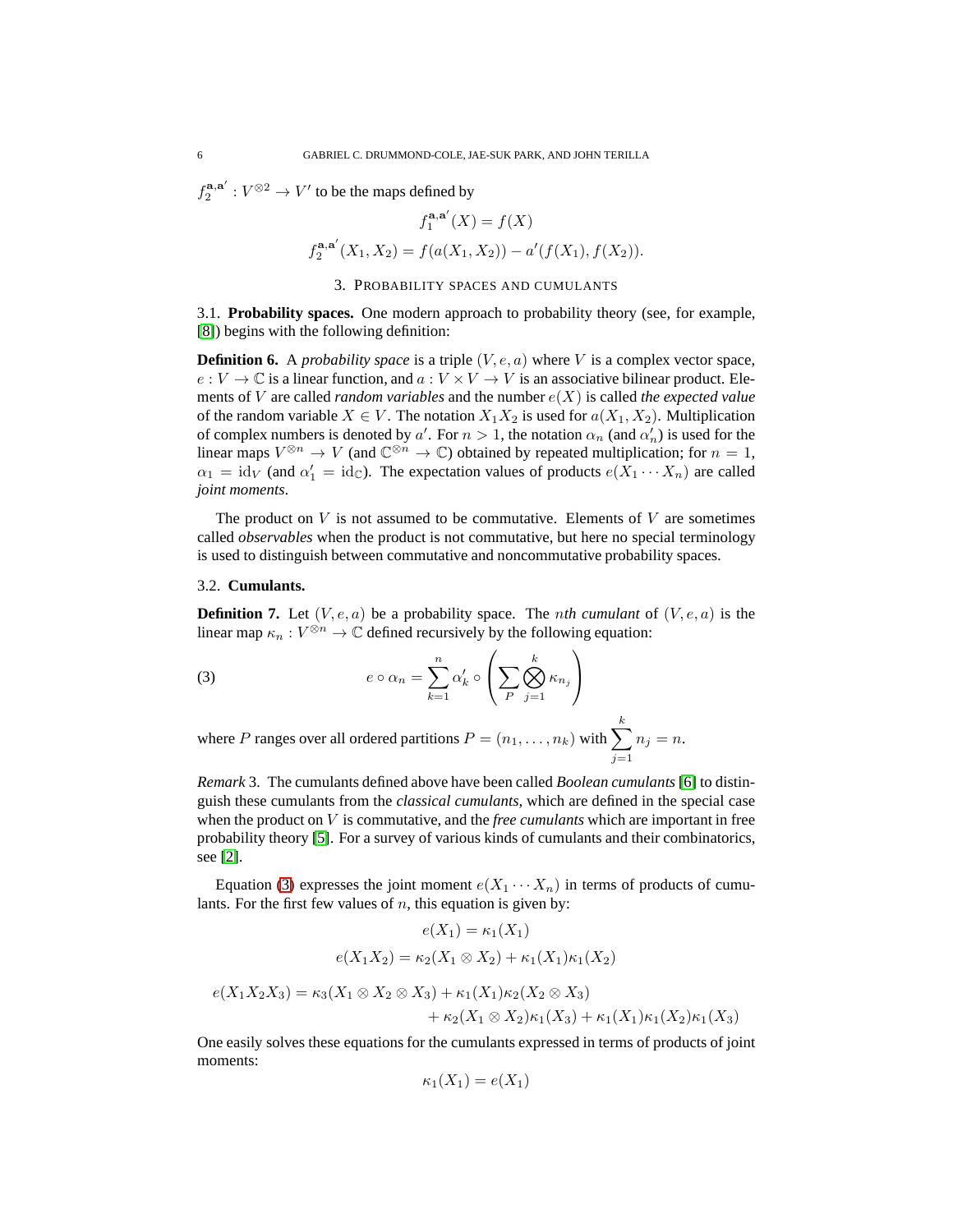<span id="page-6-0"></span> $\kappa_2(X_1 \otimes X_2) = e(X_1X_2) - e(X_1)e(X_2)$ 

$$
\kappa_3(X_1 \otimes X_2 \otimes X_3) = e(X_1 X_2 X_3) - e(X_1 X_2)e(X_3) - e(X_1)e(X_2 X_3) + e(X_1)e(X_2)e(X_3).
$$

and in general finds

(4) 
$$
\kappa_n = \sum_{k=1}^n (-1)^{k-1} \alpha'_k \circ \left( \sum_P \bigotimes_{j=1}^k e \circ \alpha_{n_j} \right).
$$

The sum in Equation [\(4\)](#page-6-0) above is over the same set:  $P$  ranges over all ordered partitions

$$
P = (n_1, ..., n_k)
$$
 with  $\sum_{j=1}^{k} n_j = n$ .

## 3.3. **Main Proposition.**

**Hypotheses for the Main Proposition.** Let  $(V, e, a)$  be a probability space. Consider both  $V$  and the complex numbers  $\mathbb C$  as graded vector spaces concentrated in degree zero. Then  $(V, 0)$  and  $(\mathbb{C}, 0)$  are  $A_{\infty}$  algebras and the map  $e : V \to \mathbb{C}$  defines an  $A_{\infty}$  morphism between these two  $A_\infty$  algebras. Denote by  $E: TV \to T\mathbb{C}$  the lift of  $e$  as a coalgebra map. Furthermore, following the notation of Section [2.3,](#page-3-0) let  $\mathbf{a} = \exp(A)$  where  $A: TV \to TV$ is the lift of  $a: V \otimes V \to V$  as a coderivation, and similarly let  $a' = \exp(A')$ , where  $A': T\mathbb{C} \to T\mathbb{C}$  is the lift of  $a': \mathbb{C} \otimes \mathbb{C} \to \mathbb{C}$  to a coderivation. Then,  $E^{\mathbf{a},\mathbf{a}'}: TY \to T\mathbb{C}$ is an  $A_{\infty}$  morphism between  $(V, 0^a) = (V, 0)$  and  $(\mathbb{C}, 0^{a'}) = (\mathbb{C}, 0)$ . Let  $e_n : V^{\otimes n} \to \mathbb{C}$ denote the components of the  $A_{\infty}$  morphism  $E^{{\bf a},{\bf a}'}$ .

# **Main Proposition.**  $\kappa_n = e_n$  *for all n.*

*Proof.* Both the collection  $\{\kappa_n : V^{\otimes n} \to \mathbb{C}, n \geq 1\}$  and the single map  $e : V \to \mathbb{C}$ can be extended as coalgebra maps  $TV \to T\mathbb{C}$ . Let K and E, respectively, denote these extensions. The statement of the proposition is that these two coalgebra maps are related by means of the coalgebra isomorphisms  $a$  and  $a'$  as in the following diagram.

$$
TV \xrightarrow{K} TC
$$
  

$$
^{a} \downarrow \qquad \qquad \downarrow^{a'}
$$
  

$$
TV \xrightarrow{E} TC
$$

It suffices to check that the components

$$
\begin{array}{ccc}\nTV & \xrightarrow{\mathbf{a}} & TV & \xrightarrow{E} & TC \xrightarrow{\longrightarrow} \mathbb{C} \\
TV & \xrightarrow{K} & TC & \xrightarrow{\mathbf{a}'} & TC \xrightarrow{\longrightarrow} \mathbb{C}\n\end{array}
$$

coincide when evaluated on a vector  $X_1 \otimes \cdots \otimes X_n \in V^{\otimes n}$ .

The map  $TV \stackrel{E}{\to} T\mathbb{C} \to \mathbb{C}$  is zero except for the one to one component  $e: V \to \mathbb{C}$ . Recall that A denotes the lift of a to a coderivation  $TV \rightarrow TV$  and  $\mathbf{a} = \exp(A)$ . So the only components of a that contribute to the composition in question are  $\frac{1}{(n-1)!}A^{n-1}$ :  $V^{\otimes n} \to V$ .

The nonzero components of A are of the form  $a_n: V^{\otimes n} \to V^{\otimes n-1}$  and are given by

$$
a_n(X_1 \otimes \cdots \otimes X_n) = \sum_{j=1}^{n-1} X_1 \otimes \cdots \otimes X_j X_{j+1} \otimes \cdots \otimes X_n.
$$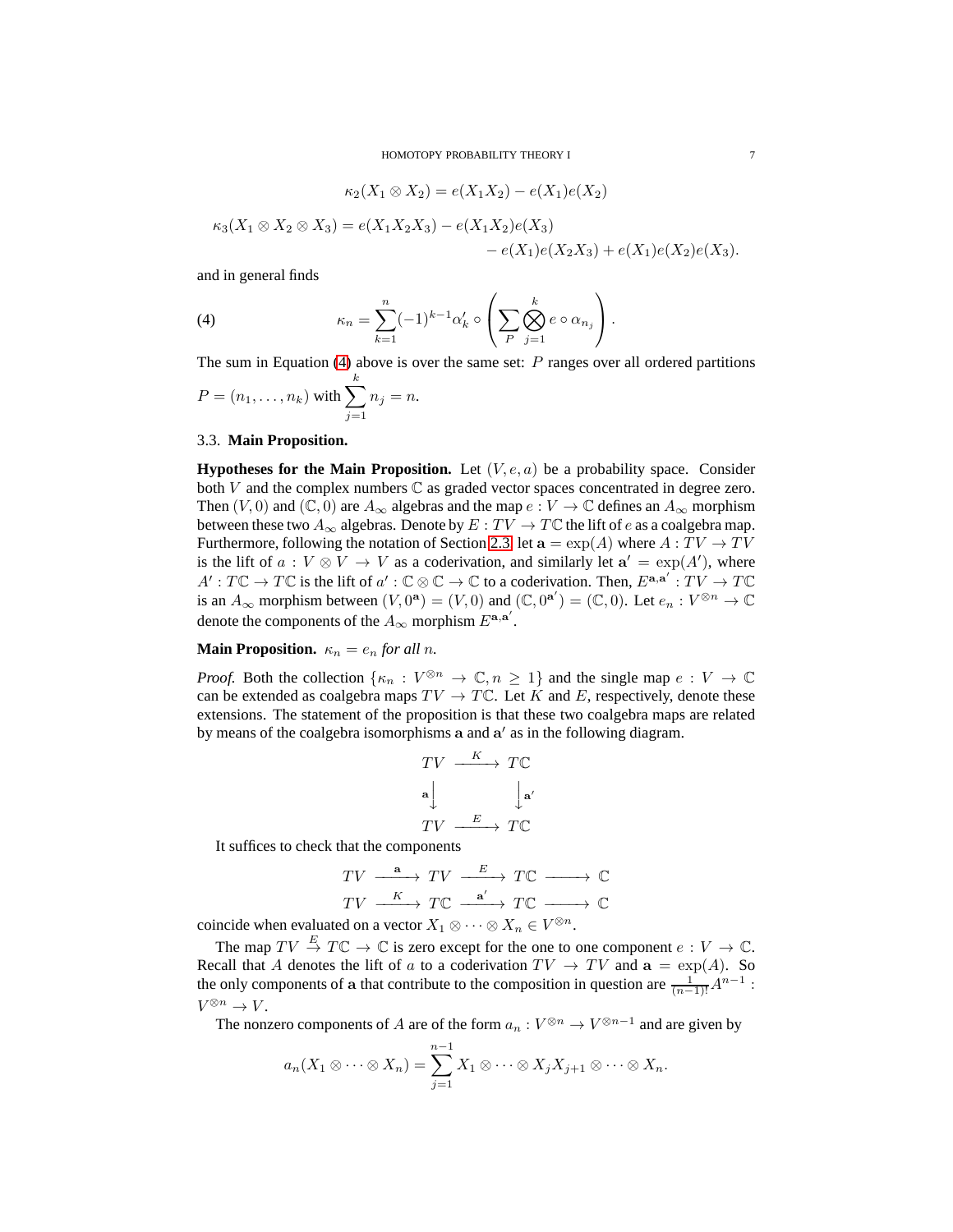Then the only nonzero component of  $\frac{1}{(n-1)!}A^{n-1}$  is the composition  $\frac{1}{(n-1)!}a_2 \circ \cdots \circ a_n$ . The expression for  $a_n$  is a sum of  $(n - 1)$  terms, so this composition has  $(n - 1)!$  terms. Applied to  $X_1 \otimes \cdots \otimes X_n$ , this composition then yields  $X_1 \cdots X_n$ . So the composition along the left and bottom takes  $X_1 \otimes \cdots \otimes X_n$  to

$$
e(X_1\cdots X_n).
$$

The map  $K: TV \to TC$  evaluated on  $(X_1 \otimes \cdots \otimes X_n)$  breaks into the following sum.

(5) 
$$
K(X_1 \otimes \cdots \otimes X_n) = \left(\sum_{k=1}^n \sum_{P} \bigotimes_{j=1}^k \kappa_{n_j}\right) (X_1 \otimes \cdots \otimes X_n)
$$

where P ranges over all ordered partitions  $P = (n_1, \ldots, n_k)$  with  $\sum$ k  $j=1$  $n_j = n$ .

As in the calculation above for a, the nonzero component of a' mapping  $\mathbb{C}^{\otimes k} \to \mathbb{C}$  is  $\frac{1}{(k-1)!}(A')^{k-1}$  which maps  $z_1 \otimes \cdots \otimes z_n \mapsto z_1 \cdots z_n$ . Hence, the composition along the top and right yields

(6) 
$$
\sum_{k=1}^{n} \alpha' \circ \left(\sum_{P} \bigotimes \kappa_{n_j}\right)
$$

where the sum is over the same partitions as above. The coincidence of the two maps now follows from Definition [7](#page-5-0) of the cumulants.

*Remark* 4. In classical probability theory, random variables are measurable C-valued functions on a measure space and the expectation value of a random variable is defined by integration. The product of measurable functions is measurable and defines the product of random variables. In this situation, the product is commutative and associative. One can define a *classical probability space* as a probability space  $(V, e, a)$  for which  $a: V \times V \rightarrow V$  is commutative. The entire discussion in Sections [2](#page-1-0) and [3](#page-5-2) of this paper can be symmetrized for a classical probability space. The requisite modifications and results are contained in Section 2 of [\[1\]](#page-8-0).

## 4. HOMOTOPY PROBABILITY THEORY

The starting point of homotopy probability theory is to replace the space  $V$  of random variables with a chain complex  $C = (V, d)$  of random variables.

**Definition 8.** The data of a *homotopy probability space* consists of a chain complex  $C =$  $(V, d)$ , a chain map  $e: C \to \mathbb{C}$ , and a degree zero associative product  $a: V^{\otimes 2} \to V$ .

The expectation e and the differential d are not assumed to satisfy any properties with respect to  $a: V^{\otimes 2} \to V$ .

The coincidence of the cumulants for a probability space and an  $A_{\infty}$  morphism on the expectation provides the guide for how to proceed for a homotopy probability space. Cumulants for a homotopy probability space are defined as the  $A_{\infty}$  morphism  $E^{{\bf a}, {\bf a}'}$  on the chain map  $e: (V, d) \to (\mathbb{C}, 0)$  associated to the product  $a: V^{\otimes 2} \to V$  and the product  $a': \mathbb{C}^{\otimes 2} \to \mathbb{C}$  of complex numbers. These cumulants are an  $A_{\infty}$  morphism between the  $A_{\infty}$  structure  $(V, D^{\mathbf{a}})$  and the (zero)  $A_{\infty}$  structure  $(\mathbb{C}, D^{\mathbf{a}'})$ .

These ideas are elaborated in Sections 2 and 3 of [\[1\]](#page-8-0) and illustrated with an example in Section 4 of [\[1\]](#page-8-0).